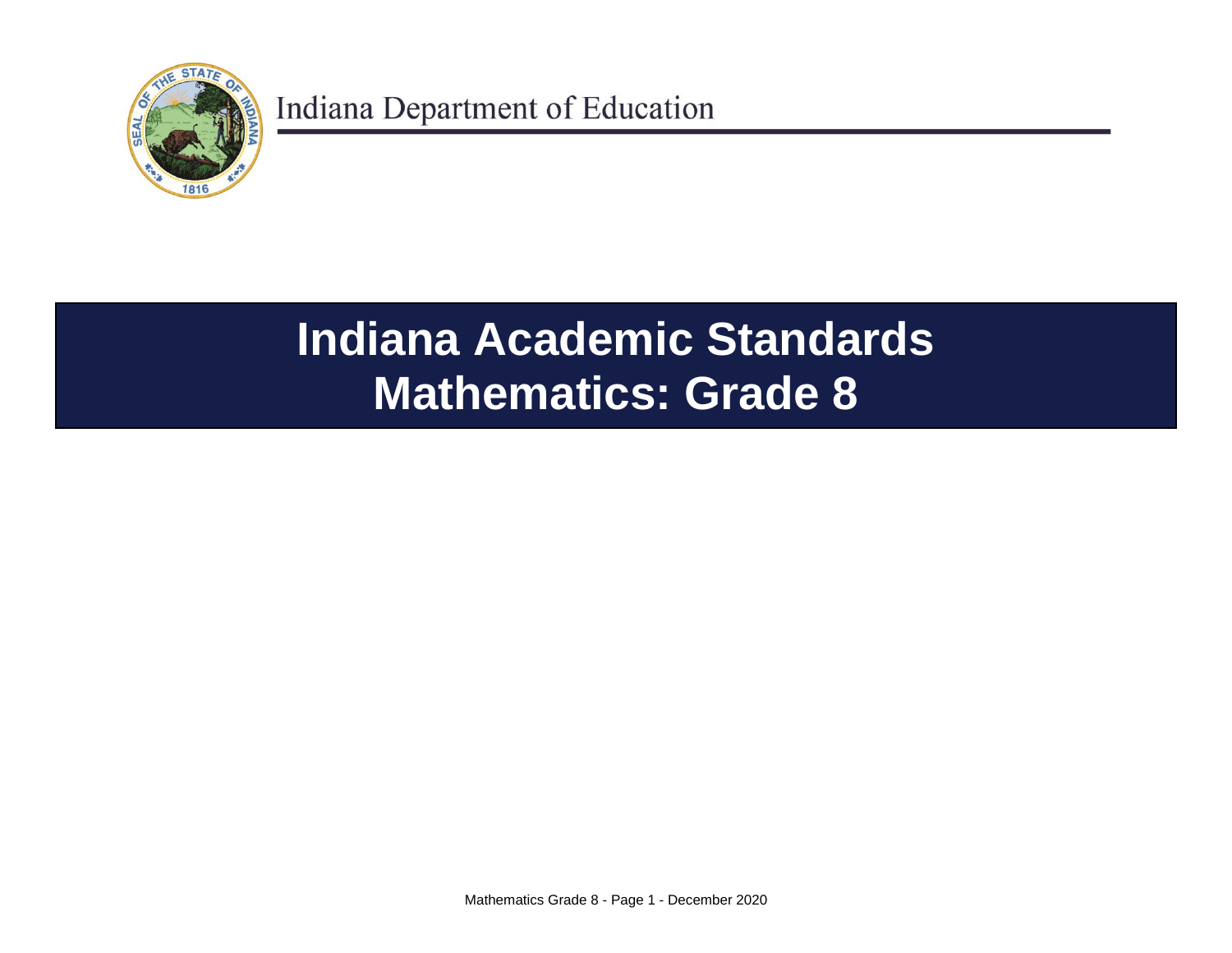

#### **Introduction**

The Indiana Academic Standards for Mathematics are the result of a process designed to identify, evaluate, synthesize, and create the highest quality, rigorous standards for Indiana students. The standards are designed to ensure that all Indiana students, upon graduation, are prepared for both college and career opportunities. In alignment with Indiana's Every Student Succeeds Act (ESSA) plan, the academic standards reflect the core belief that all students can achieve at a high level.

#### **What are the Indiana Academic Standards?**

The Indiana Academic Standards are designed to help educators, parents, students, and community members understand what students need to know and be able to do at each grade level, and within each content strand, in order to exit high school, college and career ready. The academic standards should form the basis for strong Tier 1 instruction at each grade level and for each content area for all students, in alignment with Indiana's vision for Multi-Tiered Systems of Supports (MTSS). While the standards have identified the academic content or skills that Indiana students need to be prepared for both college and career, they are not an exhaustive list. Students require a wide range of physical, social, and emotional support to be successful. This leads to a second core belief outlined in Indiana's ESSA plan that learning requires an emphasis on the whole child.

While the standards may be used as the basis for curriculum, the Indiana Academic Standards are not a curriculum. Curricular tools, including textbooks, are selected by the district/school and adopted through the local school board. However, a strong standards-based approach to instruction is encouraged, as most curricula will not align perfectly with the Indiana Academic Standards. Additionally, attention should be given at the district and school-level to the instructional sequence of the standards as well as to the length of time needed to teach each standard. Every standard has a unique place in the continuum of learning omitting one will certainly create gaps - but each standard will not require the same amount of time and attention. A deep understanding of the vertical articulation of the standards will enable educators to make the best instructional decisions. The Indiana Academic Standards must also be complemented by robust, evidencebased instructional practices, geared to the development of the whole child. By utilizing well-chosen instructional practices, social-emotional competencies and employability skills can be developed in conjunction with the content standards.

#### **Acknowledgments**

The Indiana Academic Standards have been developed through the time, dedication, and expertise of Indiana's K-12 teachers, higher education professors, and other representatives. The Indiana Department of Education (IDOE) acknowledges the committee members who dedicated many hours to the review and evaluation of these standards designed to prepare Indiana students for college and careers.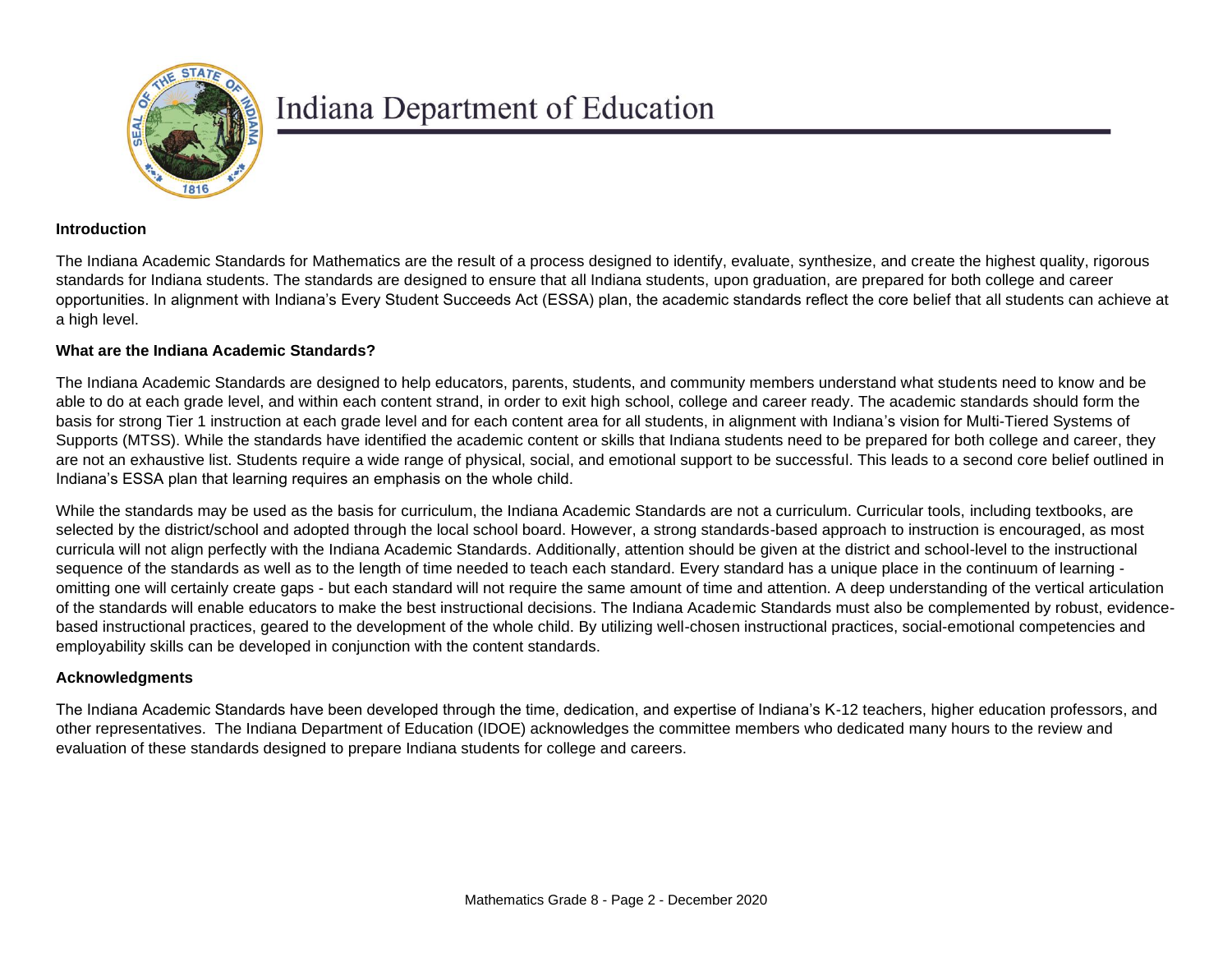

### *PROCESS STANDARDS FOR MATHEMATICS*

The Process Standards demonstrate the ways in which students should develop conceptual understanding of mathematical content, and the ways in which students should synthesize and apply mathematical skills.

| <b>PROCESS STANDARDS FOR MATHEMATICS</b>                             |                                                                                                                                                                                                                                                                                                                                                                                                                                                                                                                                                                                                                                                                                                                                                                                                                                                                                                                                                                                                                                                                             |  |
|----------------------------------------------------------------------|-----------------------------------------------------------------------------------------------------------------------------------------------------------------------------------------------------------------------------------------------------------------------------------------------------------------------------------------------------------------------------------------------------------------------------------------------------------------------------------------------------------------------------------------------------------------------------------------------------------------------------------------------------------------------------------------------------------------------------------------------------------------------------------------------------------------------------------------------------------------------------------------------------------------------------------------------------------------------------------------------------------------------------------------------------------------------------|--|
| PS.1: Make sense of<br>problems and<br>persevere in solving<br>them. | Mathematically proficient students start by explaining to themselves the meaning of a problem and<br>looking for entry points to its solution. They analyze givens, constraints, relationships, and goals. They<br>make conjectures about the form and meaning of the solution and plan a solution pathway, rather than<br>simply jumping into a solution attempt. They consider analogous problems and try special cases and<br>simpler forms of the original problem in order to gain insight into its solution. They monitor and evaluate<br>their progress and change course if necessary. Mathematically proficient students check their answers to<br>problems using a different method, and they continually ask themselves, "Does this make sense?" and "Is<br>my answer reasonable?" They understand the approaches of others to solving complex problems and<br>identify correspondences between different approaches. Mathematically proficient students understand<br>how mathematical ideas interconnect and build on one another to produce a coherent whole. |  |
| <b>PS.2: Reason abstractly</b><br>and quantitatively.                | Mathematically proficient students make sense of quantities and their relationships in problem situations.<br>They bring two complementary abilities to bear on problems involving quantitative relationships: the ability<br>to decontextualize—to abstract a given situation and represent it symbolically and manipulate the<br>representing symbols as if they have a life of their own, without necessarily attending to their referents—<br>and the ability to contextualize, to pause as needed during the manipulation process in order to probe into<br>the referents for the symbols involved. Quantitative reasoning entails habits of creating a coherent<br>representation of the problem at hand; considering the units involved; attending to the meaning of<br>quantities, not just how to compute them; and knowing and flexibly using different properties of operations<br>and objects.                                                                                                                                                                  |  |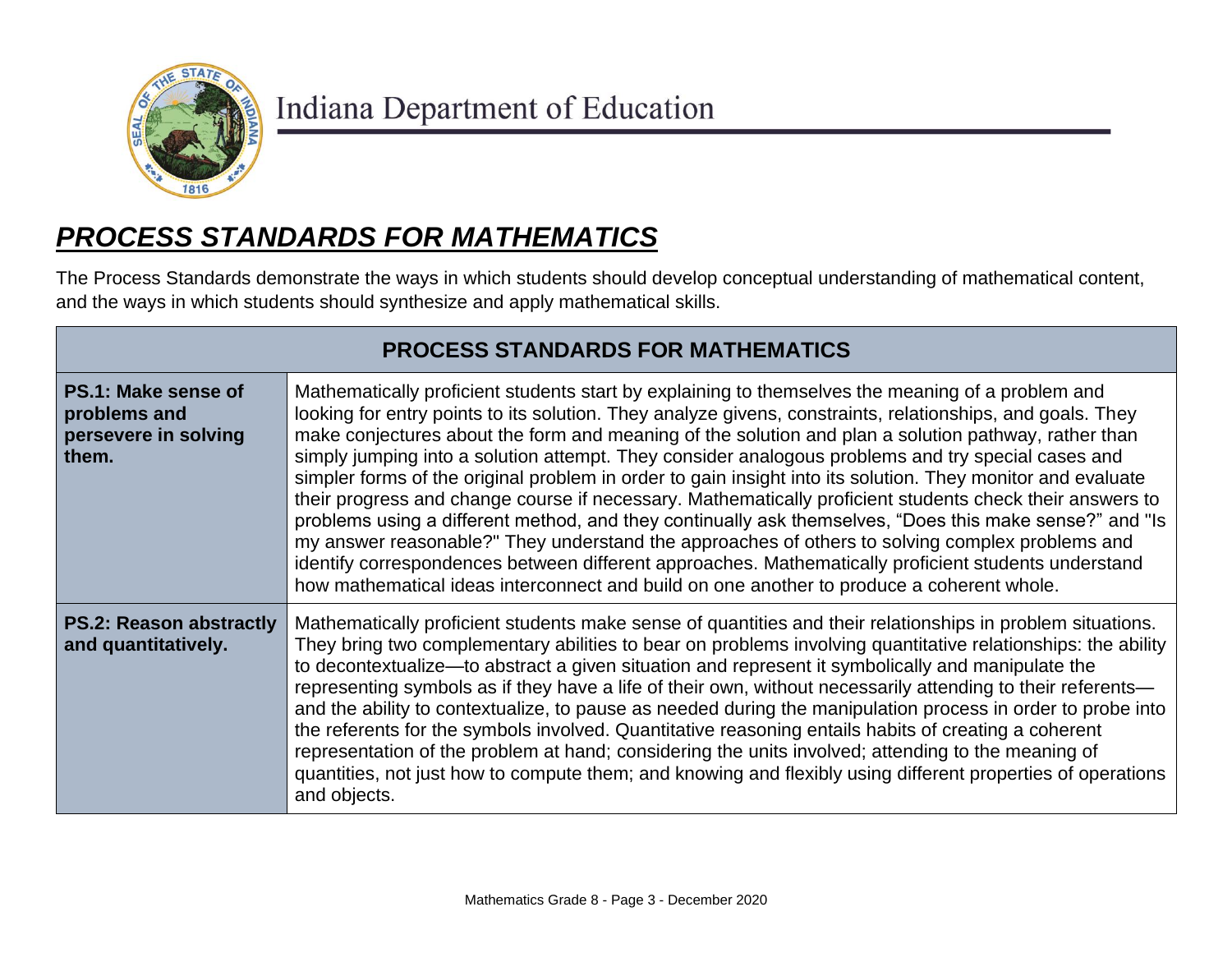

| <b>PS.3: Construct viable</b><br>arguments and critique<br>the reasoning of others. | Mathematically proficient students understand and use stated assumptions, definitions, and previously<br>established results in constructing arguments. They make conjectures and build a logical progression of<br>statements to explore the truth of their conjectures. They analyze situations by breaking them into cases<br>and recognize and use counterexamples. They organize their mathematical thinking, justify their<br>conclusions and communicate them to others, and respond to the arguments of others. They reason<br>inductively about data, making plausible arguments that take into account the context from which the data<br>arose. Mathematically proficient students are also able to compare the effectiveness of two plausible<br>arguments, distinguish correct logic or reasoning from that which is flawed, and—if there is a flaw in an<br>argument—explain what it is. They justify whether a given statement is true always, sometimes, or never.<br>Mathematically proficient students participate and collaborate in a mathematics community. They listen to<br>or read the arguments of others, decide whether they make sense, and ask useful questions to clarify or<br>improve the arguments. |
|-------------------------------------------------------------------------------------|--------------------------------------------------------------------------------------------------------------------------------------------------------------------------------------------------------------------------------------------------------------------------------------------------------------------------------------------------------------------------------------------------------------------------------------------------------------------------------------------------------------------------------------------------------------------------------------------------------------------------------------------------------------------------------------------------------------------------------------------------------------------------------------------------------------------------------------------------------------------------------------------------------------------------------------------------------------------------------------------------------------------------------------------------------------------------------------------------------------------------------------------------------------------------------------------------------------------------------------|
| <b>PS.4: Model with</b><br>mathematics.                                             | Mathematically proficient students apply the mathematics they know to solve problems arising in<br>everyday life, society, and the workplace using a variety of appropriate strategies. They create and use a<br>variety of representations to solve problems and to organize and communicate mathematical ideas.<br>Mathematically proficient students apply what they know and are comfortable making assumptions and<br>approximations to simplify a complicated situation, realizing that these may need revision later. They are<br>able to identify important quantities in a practical situation and map their relationships using such tools as<br>diagrams, two-way tables, graphs, flowcharts and formulas. They analyze those relationships<br>mathematically to draw conclusions. They routinely interpret their mathematical results in the context of<br>the situation and reflect on whether the results make sense, possibly improving the model if it has not<br>served its purpose.                                                                                                                                                                                                                                |
| PS.5: Use appropriate<br>tools strategically.                                       | Mathematically proficient students consider the available tools when solving a mathematical problem.<br>These tools might include pencil and paper, models, a ruler, a protractor, a calculator, a spreadsheet, a<br>computer algebra system, a statistical package, or dynamic geometry software. Mathematically proficient<br>students are sufficiently familiar with tools appropriate for their grade or course to make sound decisions<br>about when each of these tools might be helpful, recognizing both the insight to be gained and their                                                                                                                                                                                                                                                                                                                                                                                                                                                                                                                                                                                                                                                                                  |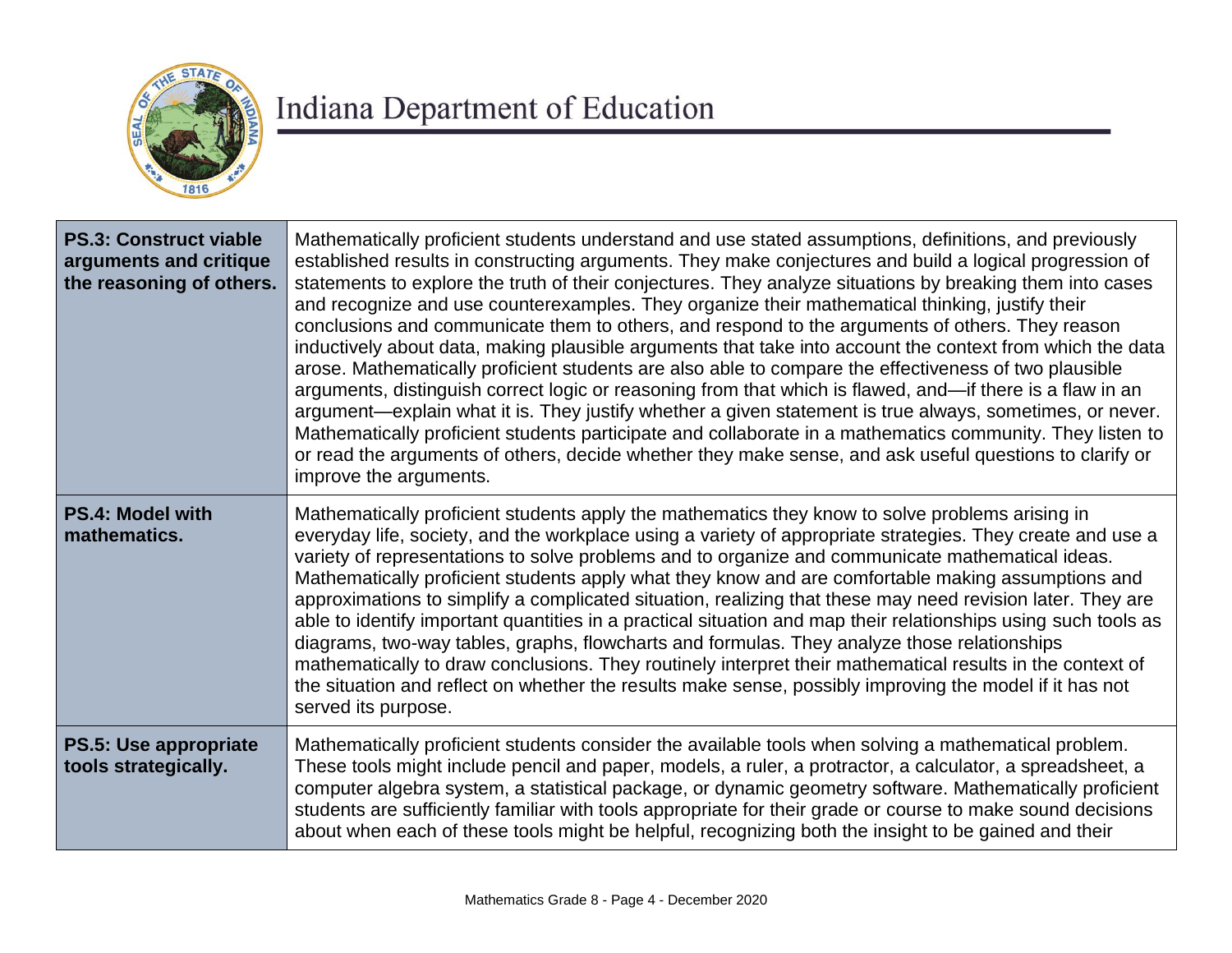

|                                                                    | limitations. Mathematically proficient students identify relevant external mathematical resources, such as<br>digital content, and use them to pose or solve problems. They use technological tools to explore and<br>deepen their understanding of concepts and to support the development of learning mathematics. They<br>use technology to contribute to concept development, simulation, representation, reasoning,<br>communication and problem solving.                                                                                                                                                                                                                                                                                                     |
|--------------------------------------------------------------------|--------------------------------------------------------------------------------------------------------------------------------------------------------------------------------------------------------------------------------------------------------------------------------------------------------------------------------------------------------------------------------------------------------------------------------------------------------------------------------------------------------------------------------------------------------------------------------------------------------------------------------------------------------------------------------------------------------------------------------------------------------------------|
| <b>PS.6: Attend to</b><br>precision.                               | Mathematically proficient students communicate precisely to others. They use clear definitions, including<br>correct mathematical language, in discussion with others and in their own reasoning. They state the<br>meaning of the symbols they choose, including using the equal sign consistently and appropriately. They<br>express solutions clearly and logically by using the appropriate mathematical terms and notation. They<br>specify units of measure and label axes to clarify the correspondence with quantities in a problem. They<br>calculate accurately and efficiently and check the validity of their results in the context of the problem.<br>They express numerical answers with a degree of precision appropriate for the problem context. |
| PS.7: Look for and<br>make use of structure.                       | Mathematically proficient students look closely to discern a pattern or structure. They step back for an<br>overview and shift perspective. They recognize and use properties of operations and equality. They<br>organize and classify geometric shapes based on their attributes. They see expressions, equations, and<br>geometric figures as single objects or as being composed of several objects.                                                                                                                                                                                                                                                                                                                                                           |
| PS.8: Look for and<br>express regularity in<br>repeated reasoning. | Mathematically proficient students notice if calculations are repeated and look for general methods and<br>shortcuts. They notice regularity in mathematical problems and their work to create a rule or formula.<br>Mathematically proficient students maintain oversight of the process, while attending to the details as they<br>solve a problem. They continually evaluate the reasonableness of their intermediate results.                                                                                                                                                                                                                                                                                                                                  |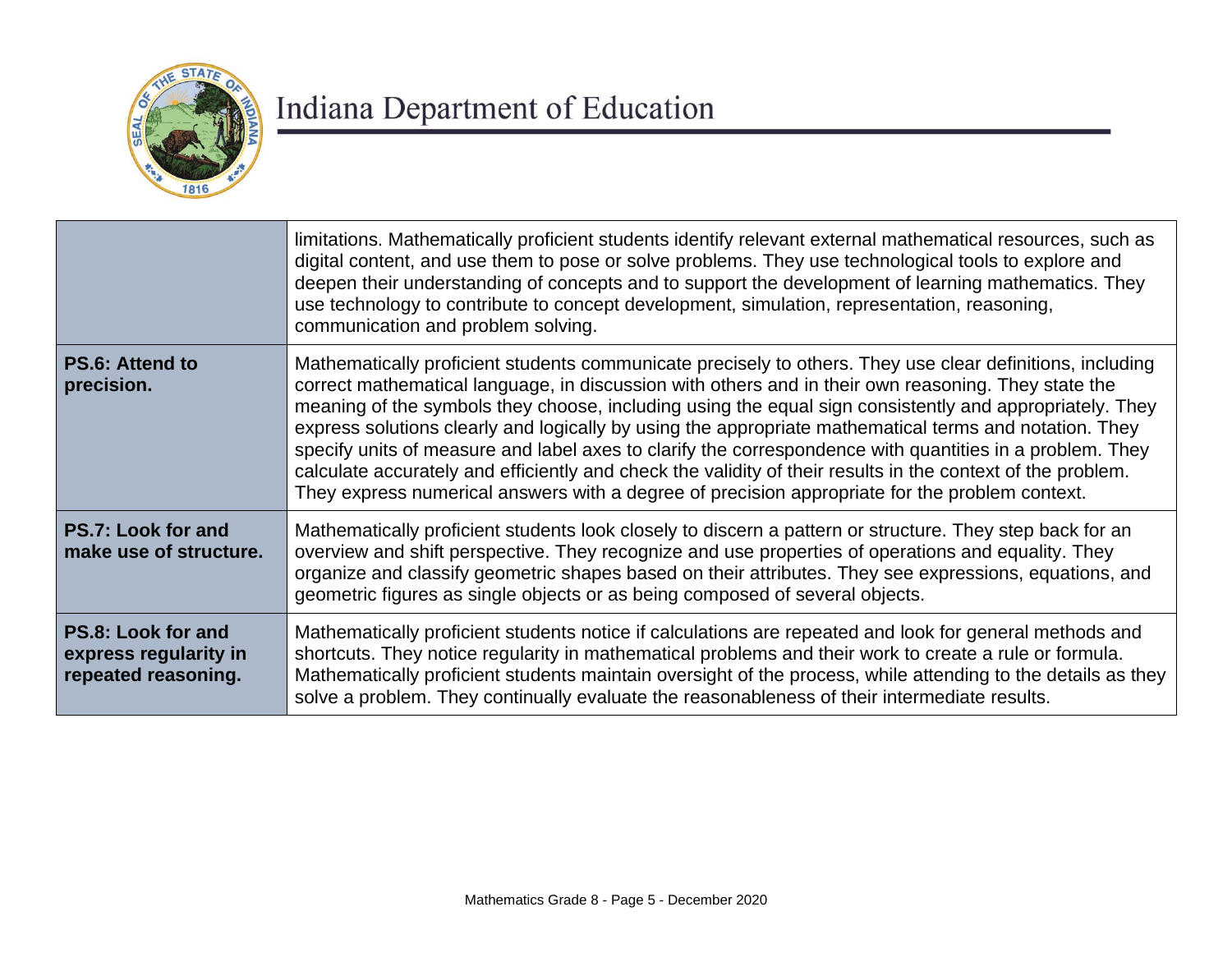

## **Indiana Department of Education**

### **MATHEMATICS: Grade 8**

*The Mathematics Standards for Grade 8 are supplemented by the Process Standards for Mathematics.* 

The Mathematics Standards for Grade 8 are made up of five strands: Number Sense; Computation; Algebra and Functions; Geometry and Measurement; and Data Analysis, Statistics, and Probability. The skills listed in each strand indicate what students in grade 8 should know and be able to do in mathematics.

| <b>NUMBER SENSE</b> |                                                                                                                                                                                                                                                                                              |
|---------------------|----------------------------------------------------------------------------------------------------------------------------------------------------------------------------------------------------------------------------------------------------------------------------------------------|
| 8.NS.1              | Give examples of rational and irrational numbers and explain the difference between them. Understand that every<br>number has a decimal equivalent. For rational numbers, show that the decimal equivalent terminates or repeats, and<br>convert a repeating decimal into a rational number. |
| 8.NS.2              | Use rational approximations of irrational numbers to compare the size of irrational numbers, plot them approximately on<br>a number line, and estimate the value of expressions involving irrational numbers.                                                                                |
| 8.NS.3              | Given a numeric expression with common rational number bases and integer exponents, apply the properties of<br>exponents to generate equivalent expressions.                                                                                                                                 |
| 8.NS.4              | Use square root symbols to represent solutions to equations of the form $x^2 = p$ , where p is a positive rational number.                                                                                                                                                                   |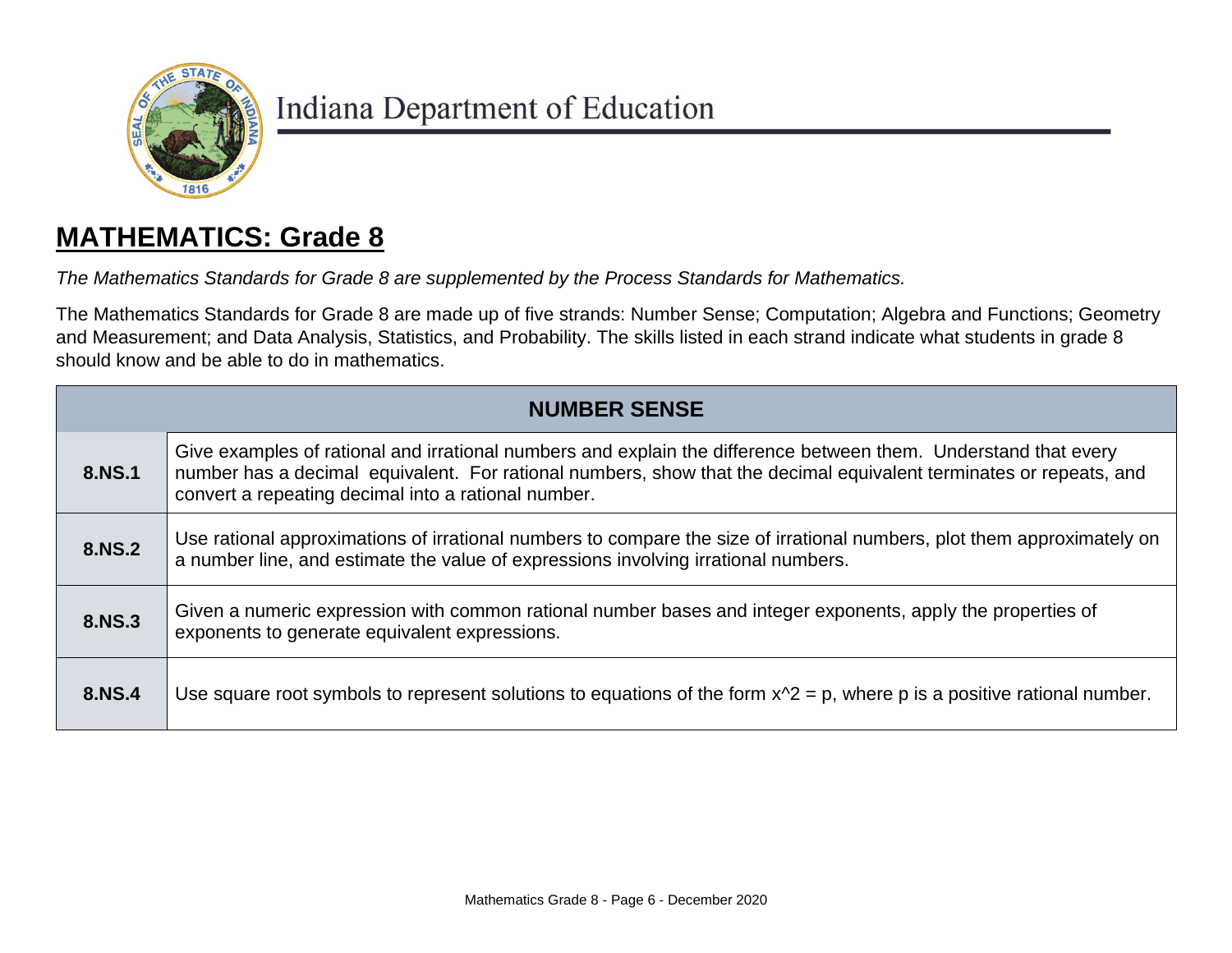

| <b>COMPUTATION</b> |                                                                                                                                                                                                                                                                                                                                     |
|--------------------|-------------------------------------------------------------------------------------------------------------------------------------------------------------------------------------------------------------------------------------------------------------------------------------------------------------------------------------|
| 8.C.1              | Solve real-world problems with rational numbers by using multiple operations.                                                                                                                                                                                                                                                       |
| 8.C.2              | Solve real-world and other mathematical problems involving numbers expressed in scientific notation, including<br>problems where both decimal and scientific notation are used. Interpret scientific notation that has been generated by<br>technology, such as a scientific calculator, graphing calculator, or excel spreadsheet. |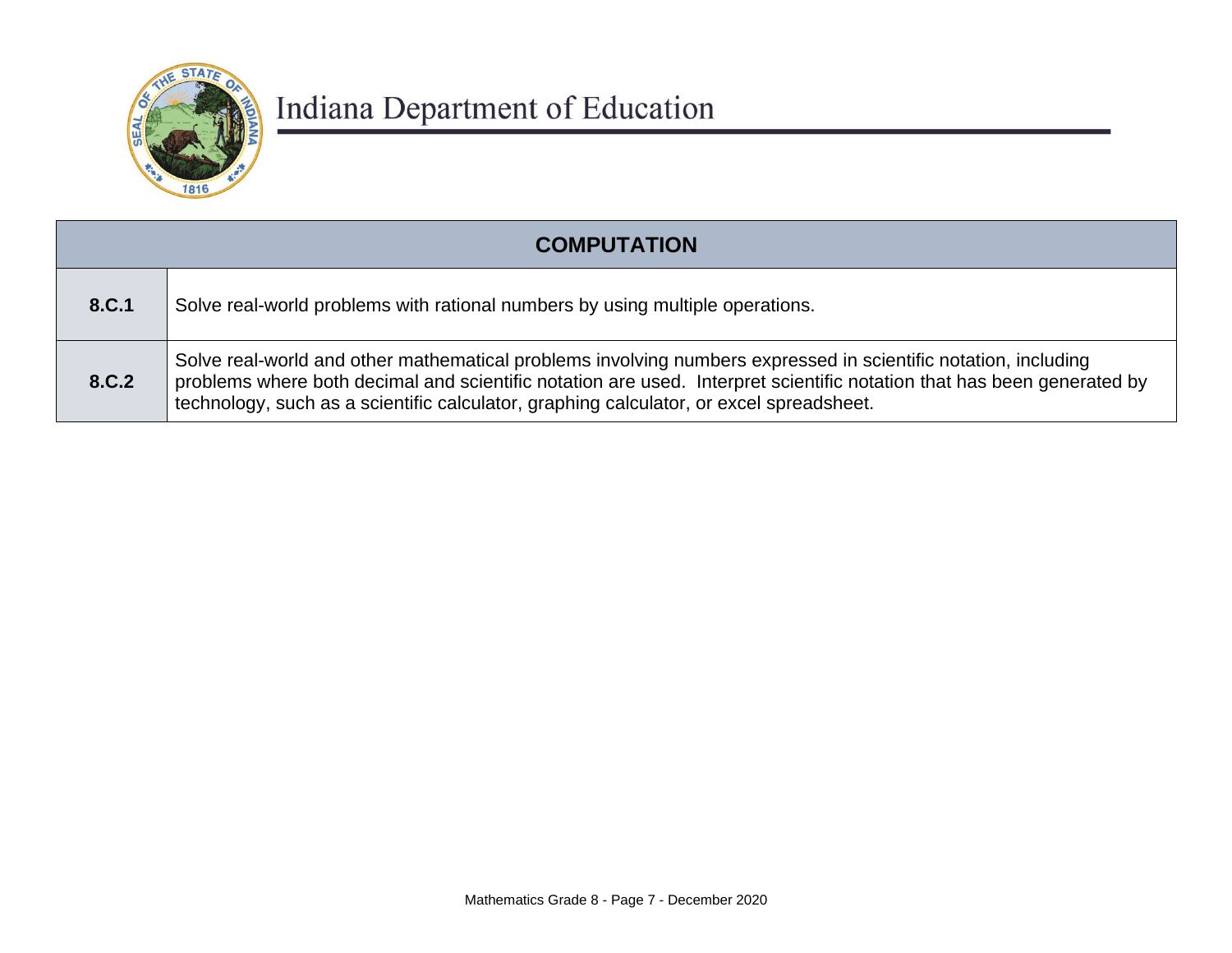

| 8.AF.1 | Solve linear equations and inequalities with rational number coefficients fluently, including those whose solutions require<br>expanding expressions using the distributive property and collecting like terms. Represent real-world problems using<br>linear equations and inequalities in one variable and solve such problems. |
|--------|-----------------------------------------------------------------------------------------------------------------------------------------------------------------------------------------------------------------------------------------------------------------------------------------------------------------------------------|
| 8.AF.2 | Generate linear equations in one variable with one solution, infinitely many solutions, or no solutions. Justify the<br>classification given.                                                                                                                                                                                     |
| 8.AF.3 | Understand that a function assigns to each x-value (independent variable) exactly one y-value (dependent variable), and<br>that the graph of a function is the set of ordered pairs $(x,y)$ .                                                                                                                                     |
| 8.AF.4 | Describe qualitatively the functional relationship between two quantities by analyzing a graph (e.g., where the function is<br>increasing or decreasing, linear or nonlinear, has a maximum or minimum value). Sketch a graph that exhibits the<br>qualitative features of a function that has been verbally described.           |
| 8.AF.5 | Interpret the equation $y = mx + b$ as defining a linear function, whose graph is a straight line; give examples of functions<br>that are not linear. Describe similarities and differences between linear and nonlinear functions from tables, graphs,<br>verbal descriptions, and equation                                      |
| 8.AF.6 | Construct a function to model a linear relationship between two quantities given a verbal description, table of values, or<br>graph. Recognize in $y = mx + b$ that m is the slope (rate of change) and b is the y-intercept of the graph, and describe<br>the meaning of each in the context of a problem.                       |
| 8.AF.7 | Compare properties of two linear functions given in different forms, such as a table of values, equation, verbal<br>description, and graph (e.g., compare a distance-time graph to a distance-time equation to determine which of two<br>moving objects has greater speed).                                                       |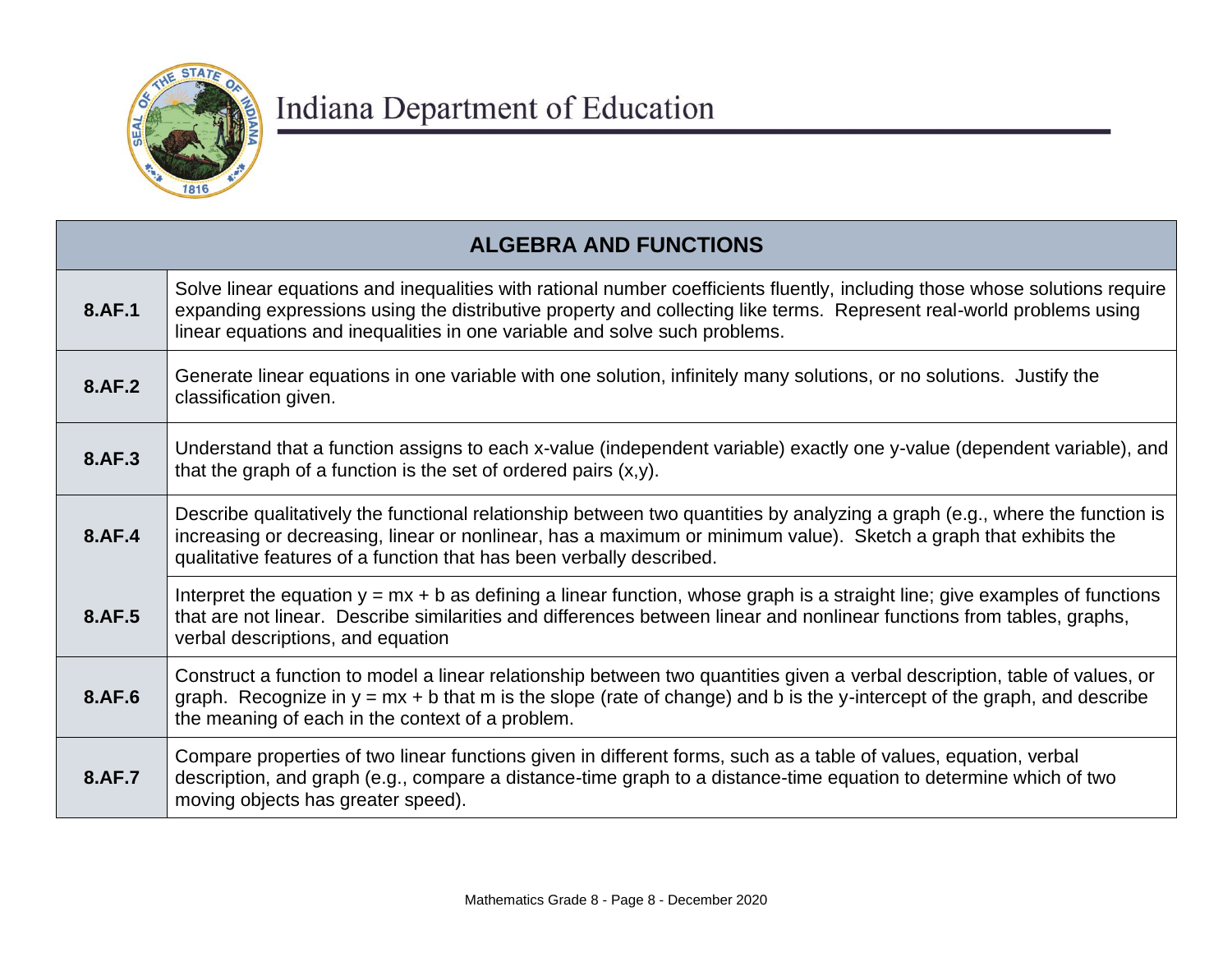

| 8.AF.8 | Understand that solutions to a system of two linear equations correspond to points of intersection of their graphs<br>Decause points of intersection satisfy both equations simultaneously. Approximate the solution of a system of equations |
|--------|-----------------------------------------------------------------------------------------------------------------------------------------------------------------------------------------------------------------------------------------------|
|        | If by graphing and interpreting the reasonableness of the approximation.                                                                                                                                                                      |
|        |                                                                                                                                                                                                                                               |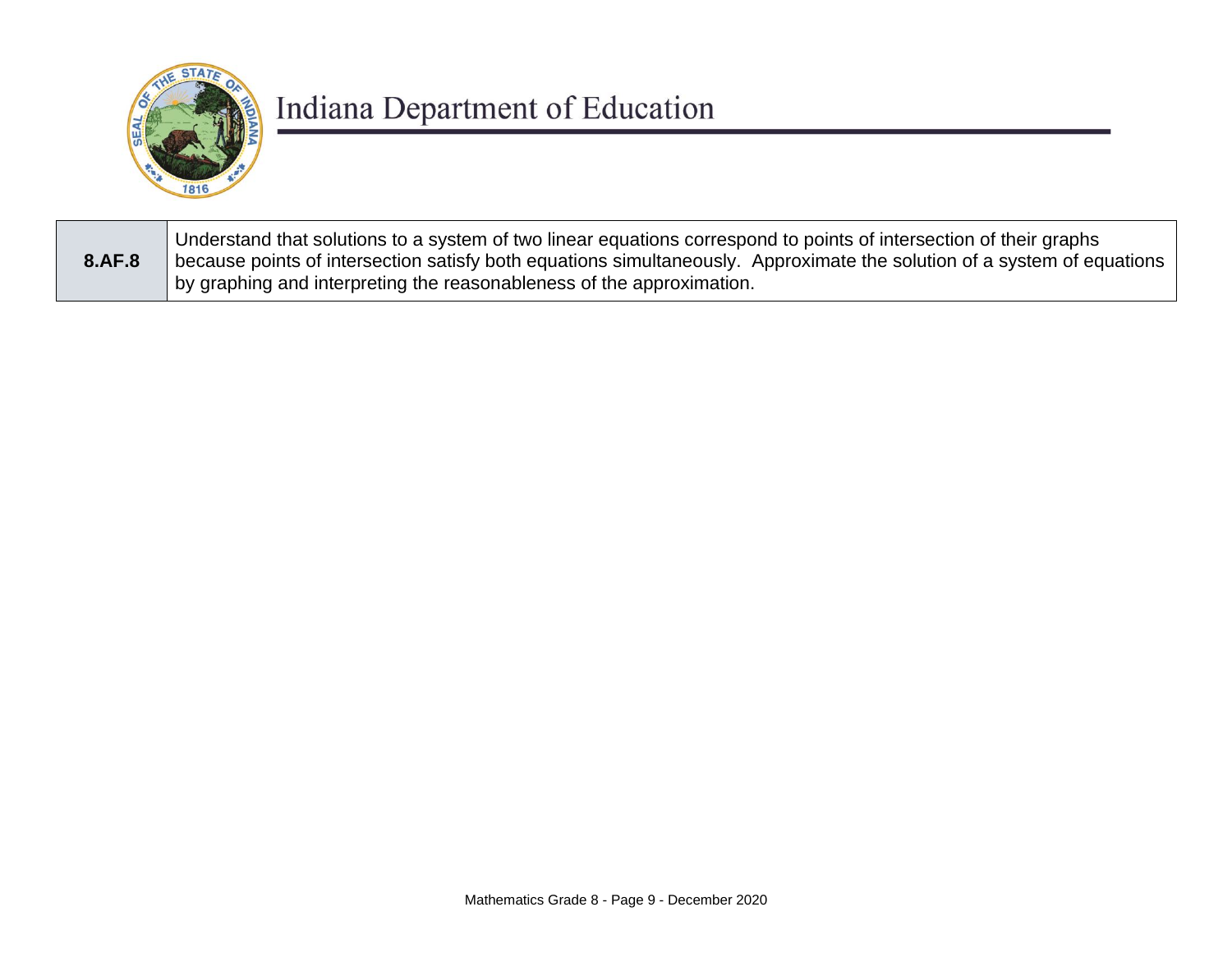

### **GEOMETRY AND MEASUREMENT**

| 8.GM.1 | Identify, define, and describe attributes of three-dimensional geometric objects (right rectangular prisms, cylinders,<br>cones, spheres, and pyramids). Explore the effects of slicing these objects using appropriate technology and describe<br>the two-dimensional figure that results. |
|--------|---------------------------------------------------------------------------------------------------------------------------------------------------------------------------------------------------------------------------------------------------------------------------------------------|
| 8.GM.2 | Solve real-world and other mathematical problems involving volume of cones, spheres, and pyramids and surface area<br>of spheres.                                                                                                                                                           |
| 8.GM.3 | Verify experimentally the properties of rotations, reflections, and translations, including: lines are mapped to lines, and<br>line segments to line segments of the same length; angles are mapped to angles of the same measure; and parallel<br>lines are mapped to parallel lines.      |
| 8.GM.4 | Understand that a two-dimensional figure is congruent to another if the second can be obtained from the first by a<br>sequence of rotations, reflections, and translations. Describe a sequence that exhibits the congruence between two<br>given congruent figures.                        |
| 8.GM.5 | Understand that a two-dimensional figure is similar to another if the second can be obtained from the first by a sequence<br>of rotations, reflections, translations, and dilations. Describe a sequence that exhibits the similarity between two given<br>similar figures.                 |
| 8.GM.6 | Explore dilations, translations, rotations, and reflections on two-dimensional figures in the coordinate plane.                                                                                                                                                                             |
| 8.GM.7 | Use inductive reasoning to explain the Pythagorean relationship.                                                                                                                                                                                                                            |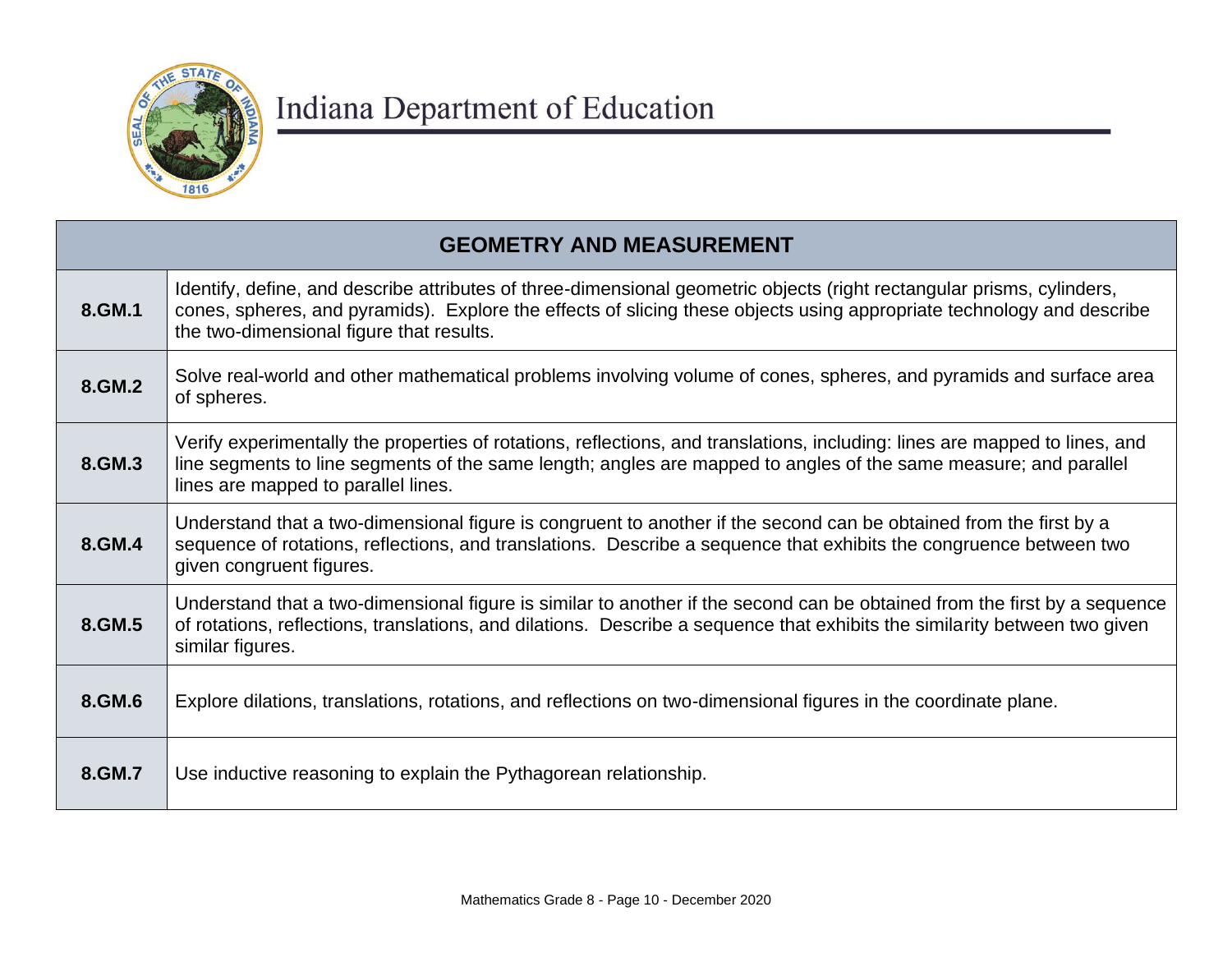

# Indiana Department of Education

| 8.GM.8 | Apply the Pythagorean Theorem to determine unknown side lengths in right triangles in real-world and other<br>mathematical problems in two dimensions. |  |
|--------|--------------------------------------------------------------------------------------------------------------------------------------------------------|--|
| 8.GM.9 | Apply the Pythagorean Theorem to find the distance between two points in a coordinate plane.                                                           |  |